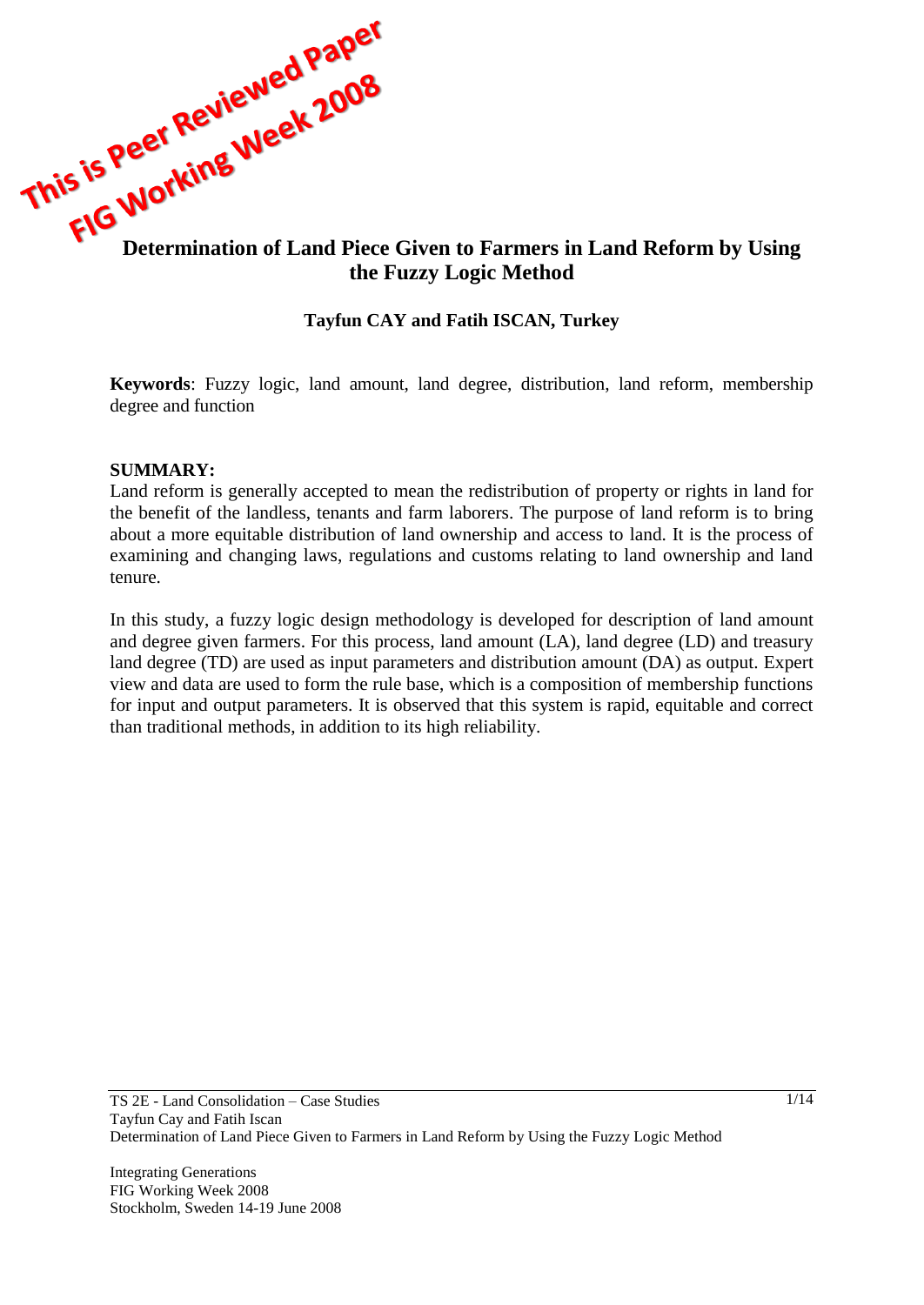# **Determination of Land Piece Given to Farmers in Land Reform by Using the Fuzzy Logic Method**

### **Tayfun CAY and Fatih ISCAN, Turkey**

## **1. INTRODUCTION**

According to the conventional definition, redistributive land reform is a public policy that transfers property rights over large private landholdings to small farmers and landless farm workers (Griffin *et al.*, 2002). The universally accepted definition, implicitly and explicitly, excludes non-private lands (ie, 'public', 'state' or 'communal' lands). The underlying assumption in the dominant land reform literature is that lands that are officially classified as "public/state" properties, especially those used to open up resettlement areas, are lands that are generally not cultivated and inhabited, and are without pre-existing private control. In such conditions, it is logical to conclude that land policies that concern these lands do not recast any land-based production and distribution relationships. The literature on land reform is strong on this point, and rightly so. Yet, it becomes problematic when the use of the same lens is stretched as far as to examine "public" lands that are, in fact, under varying degrees of cultivation, imbued with private interests and marked by production and distribution relationships between the landed and the landless and land-poor, between the elite and nonelite, often not captured by official census. The failure to recognize the potentially and actually contested nature of much of "public lands" risks removing them from the reach of redistributive reform, and so risks the continuation of many of the economic, social and political problems are associated with an agrarian structure that is dominated by the landed classes as well (Saturnino and Borras, 2002).

First study of land reform started with 2510 numbered Settlement Law Which come into force in 1934. Land reform started extensively with 4753 numbered Settlement of Farmer Law, which come into force in 1945. With this law, farmers of landless and insufficient land have been provided to be landholdings of sufficient income and productive on accepted land norm by Council of Ministers.

Nowadays, land distribution works are carried out by General Directorate of Agricultural Reform in Turkey. This works are carried out according to 3083 numbered and 22.11.1984 dated law, Agricultural Reform Law for Land Consolidation in Well-Watered Areas, Application Regulations, 4626 numbered and 13,02,2001 dated law Changed Law in Agricultural Reform Law for Land Consolidation in Well-Watered Areas and 18,04,2003 dated law, Technical Instruction for Expropriation, Consolidation, Reallocation.

According to the law 3083, "Agricultural lands distributed or given to its owner at the end of the consolidation are registered to its owner and left is registered to The Treasury. The land registered to its owner can not be divided into smaller parts than the normal size, defined for this region, and not be divided into lots. This situation is defined in the register of title deeds.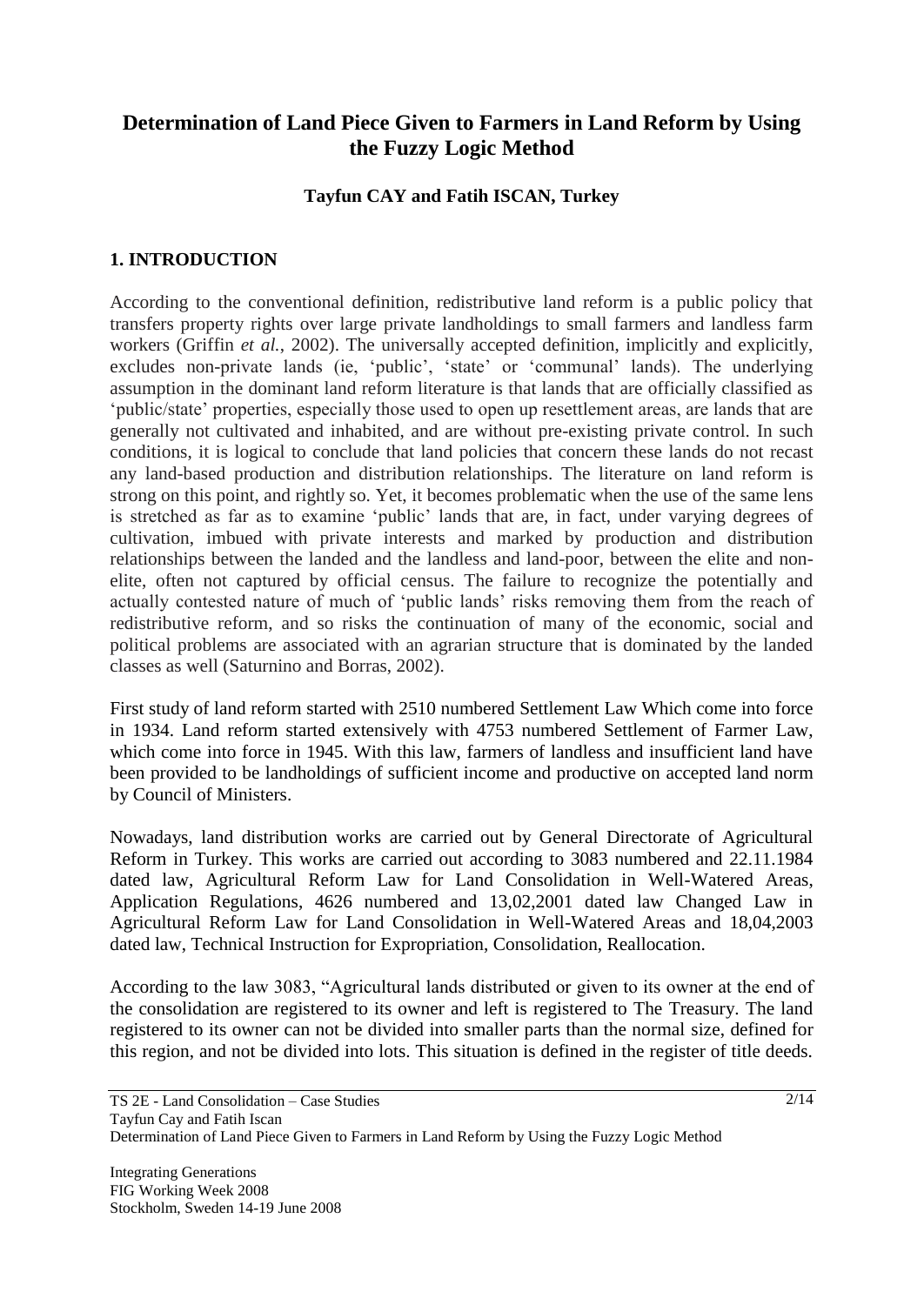The law 3083 has defined the smallest agricultural holding size as distribution norm (Gur and Demirel, 2002).

This law is for agricultural reform studies and consists of agricultural reform precautions. In this law, it is envisaged that making a landowner of farmers who have not land or sufficient land, expropriation of lands of landowners who have more lands than obtained land norm. With using ranking practices according to the instructions of the law, the farmers are being landowners. Watery and dry farmlands are distributed by using the size of watery and dry farmlands, norms of the allocation, the area to be remained to the owner of it and coefficients of transformation. The land is ranked between the intervals of I-VIII. Four degrees are evaluated between each other with coefficients of transformation given in Table 1. The degrees between V-VIII are not subject to the evaluating.

**Table 1**. Coefficients of Transformation

| Degree of Soil Coefficients of<br>transformation | Lands of degree of III to $\vert$<br>the other degrees |
|--------------------------------------------------|--------------------------------------------------------|
|                                                  | 0.707                                                  |
|                                                  | 0.816                                                  |
| Ш                                                | 1.000                                                  |
|                                                  | 1414                                                   |

It is not known that whether there is a mathematical relation between the coefficients in the interval of 0.707-1.414. Furthermore, it is not known what fundamentals are used in the evaluating process. The agricultural holdings gross income (AEGI) is obtained by the mean values of last four years. Moreover, AEGI related to the 10 decares of the holdings is used to obtain the size of the watery and dry farmland in the lands of degrees of III. When the agricultural holdings income, which can be found by detecting the indispensable expenses except the land debt services and workmanship from gross holdings income; divided into average agricultural holdings income for watery and dry conditions per each 10 decares land piece; watery and dry agricultural lands" size would be found and this figure is accepted as 1.000 (Takka,1993).

Table 2 shows generally accepted land norm by Council of Ministers in Konya/Turkey.

| District   | Zone of Application                    | <b>Distribution Norm</b> |           |
|------------|----------------------------------------|--------------------------|-----------|
|            |                                        | Irrigated (da)           | Arid (da) |
| Selcuklu   | Caldere                                | 45                       | 183       |
| Cumra      | Abditolu, Turkmencamili,<br>Üchuyukler | 50                       | 154       |
| Eregli     | Sazgecit                               | 52                       | 228       |
| Cihanbeyli | Hodoglu                                |                          | 177       |

**Table 2.** Distribution Norm in Konya/Turkey

TS 2E - Land Consolidation – Case Studies

Tayfun Cay and Fatih Iscan

Determination of Land Piece Given to Farmers in Land Reform by Using the Fuzzy Logic Method

Integrating Generations FIG Working Week 2008 Stockholm, Sweden 14-19 June 2008  $\frac{3}{14}$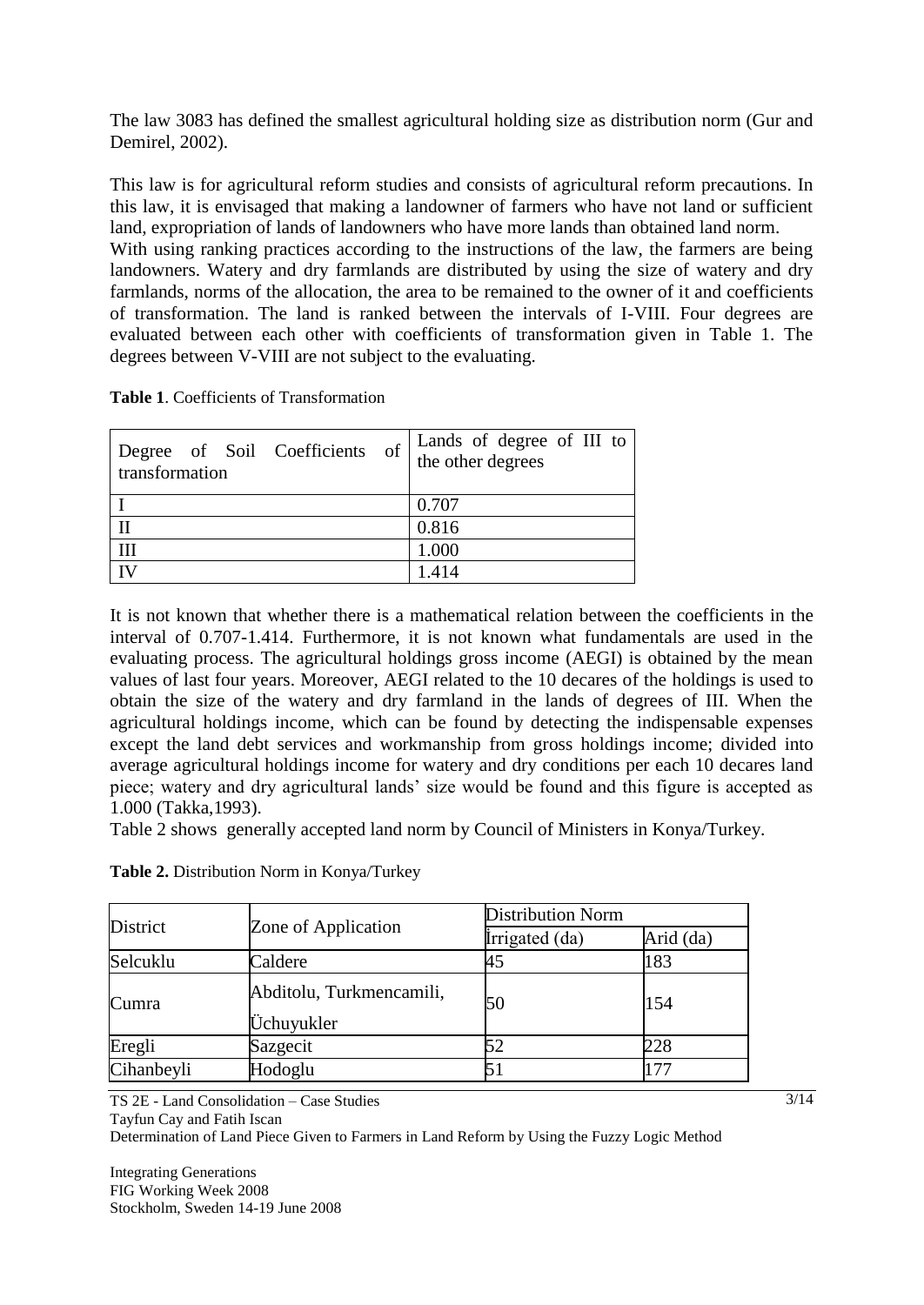| Altinekin    | Oguzeli              | 51 | 183 |
|--------------|----------------------|----|-----|
| Merkez       | Egilmez              | 64 | 194 |
| Ayranci      | Saraykoy             | 64 | 194 |
| Cihanbeyli   | Taşpınar, Gunyuzu    | 51 | 177 |
| Karatay      | Akorenkisla          | 45 | 183 |
| Selcuklu     | Karaomerler          | 45 | 183 |
| Yunak        | Harunlar             | 49 | 197 |
| <b>Ilgin</b> |                      |    | 192 |
|              | Aksakli, Katranci    | 45 | 183 |
| Karatay      | Besagil              | 45 | 183 |
|              | Yaglibayat, Karadona | 45 | 183 |

Land amounts, which are given landless farmers, have been used by classical method in land distribution study. However, these calculations should be done by using modern methods, because of technological development and science. Fuzzy logic provides one of the most important modern methods that can be used for this purpose.

The origin of the fuzzy logic approach dates back to 1965 since Lotfi Zadeh"s introduction of the fuzzy set theory and its applications. Since then the fuzzy logic concept has found a very wide range of applications in various domains like estimation, prediction, control, approximate reasoning, pattern recognition, medical computing, robotics, optimization and industrial engineering, etc ( Sen, 2004).

Zadeh (1965) published his famous paper "Fuzzy sets" in Information and Control providing a new mathematical tool, which enables us to describe and handle vague or ambiguous notions such as "a set of all real numbers, which are much greater than 1", " a set of beautiful women," or "a set of tall men." Since then, fuzzy set theory has been rapidly developed by Zadeh himself and numerous researches, and an increasing number of successful real applications of this theory in a wide variety of unexpected fields have been appearing in open literature. The main idea of fuzzy set theory is quite intuitive and natural. Instead of determining the exact boundaries as in an ordinary set, a fuzzy set allows no sharply defined boundaries because of generalization of a characteristic function to a membership function (Sakawa, 1993)

The framework of fuzzy logic is unique in its ability to represent subjective or linguistic knowledge in terms of a mathematical model. For this reason, fuzzy logic provides a natural method for constructing systems that emulate human decision making processes. Literature on the subject of fuzzy logic systems (FLS) is extensive and applications, particularly in the field of fuzzy control and fuzzy expert systems, are prevalent. Mendel (1995) and Klir and Yuan(1995) provide good introductory texts on FLSs, while some examples of applications of FLSs may be found in Sugeno and Park(1993), Maiers and Sherif (1985) and Kandel (1991) and Ramot, et.all. (2003).

Fuzzy logic is a recognized instrument for modeling in many scientific and technical fields. There are also a lot of problems where fuzzy methods can be used to reach better solutions

.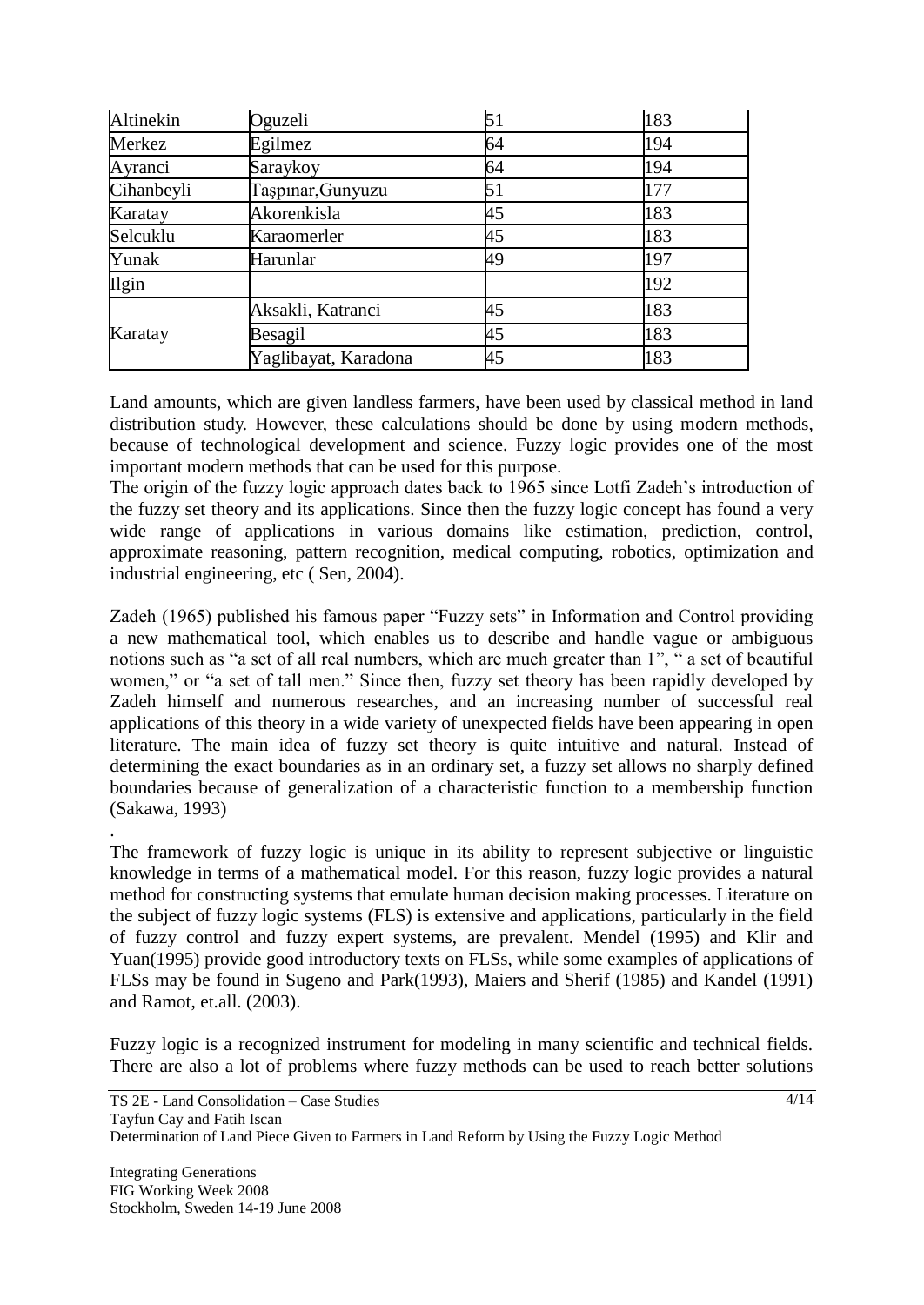than classical models can do. It concerns on the one hand questions, where uncertain parameters occur, which cannot be handled by classical methods in adequate way. On the other hand, there are problems where linguistic fuzzy rules can describe relations better than it can be done by crisp mathematical formulas.

In this study, land amount given to farmers in land reform applications is modeled by the fuzzy logic method. the paper is organized such that in the second part, material and used methods are described and then the fuzzy system is developed and applied for this purpose with relevant conclusions.

## **2. MATERIALS AND METHODS**

In this study, distribution norm data for the developed system are taken from the Ilgin District in Turkey. Land Norm of Ilgin District is 192 da. Fuzzy logic method is used for determination of land amounts which are given landless farmers in an application region. For the design process present land amount of farmer (LA), degree of land (LD) and degree of treasury land (land degree which are given farmers) (TD) are used as input parameters and distribution amount (land amount which are given farmers) (DA) as output parameters. The general structure of the fuzzy model is show in Figure 1.



**Fig.1**. General Structure of Fuzzy Logic Model

## **2.1. Membership Functions**

In the established model, different membership functions are formed for land amount of farmer in addition to degrees of land and treasury land, and distribution amount. The form of the membership functions are given in Figures 2, 3, 4 and 5 for each input and output variables. The units of the used factors are: LA (da-decare), LD (unit), TD (unit) and DA (dadecare). LA scale selected as 0-271 da on its membership function. LD membership function is used from 40 to 100 unit scale. DA membership function has a range of 0-271 da scale for distribution amount. TD membership function uses 40-100 unit scale variation domain.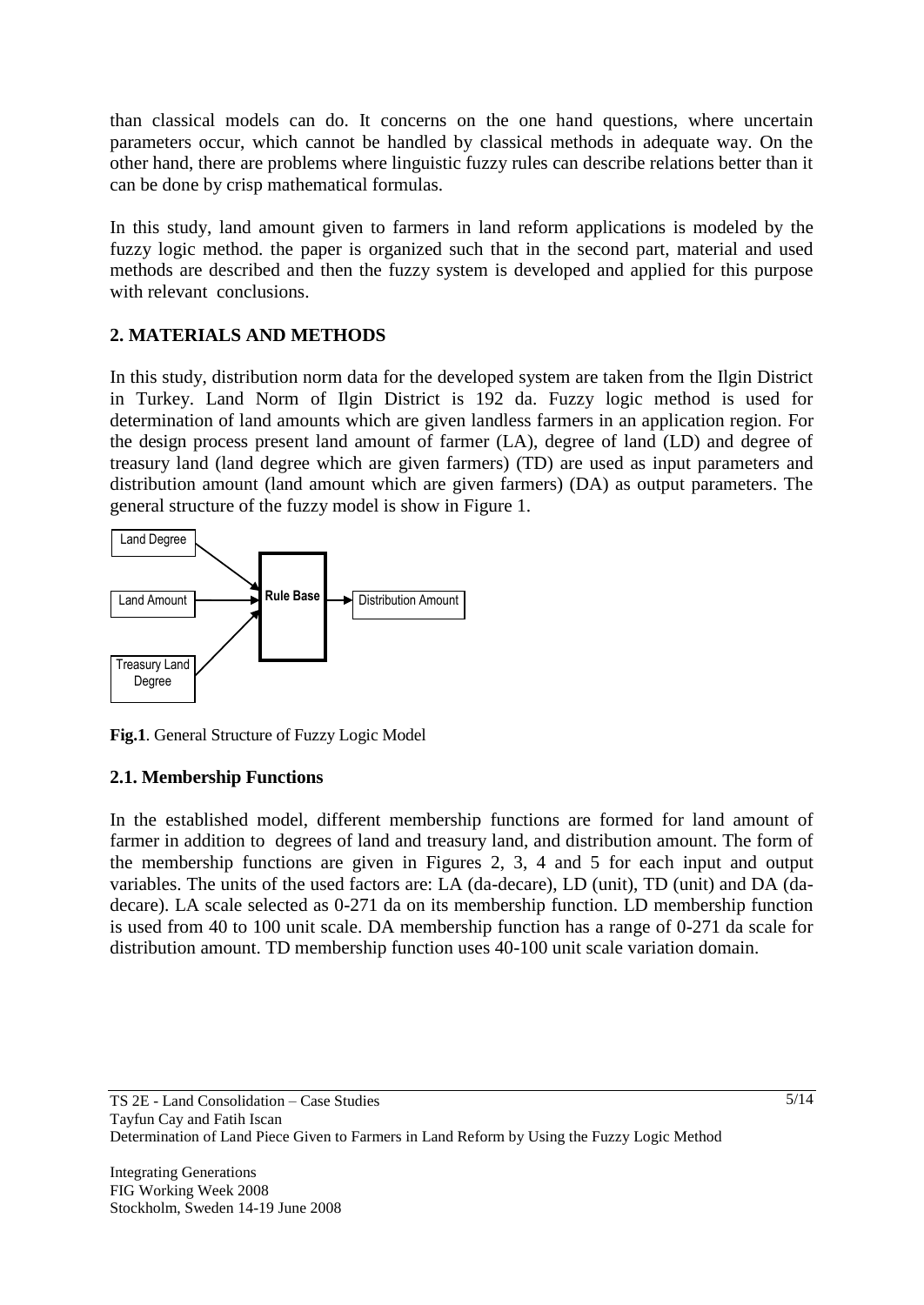Fuzzification of the used factors is made by the aid of the following functions, which are determined by the aid both of our expert view and information available in the literature.

LD(A)= $\{a; 40 < a < 100$ LA(B)=  $\{b; 0 < b < 271$ TD(C)=  $\{c; 40 < a < 100$ DA(D)=  $\{d; 0 < d < 271\}$ 



**Fig.2**. Membership function of Land Degree(LD)



**Fig.3**. Membership function of Land Amount(LA)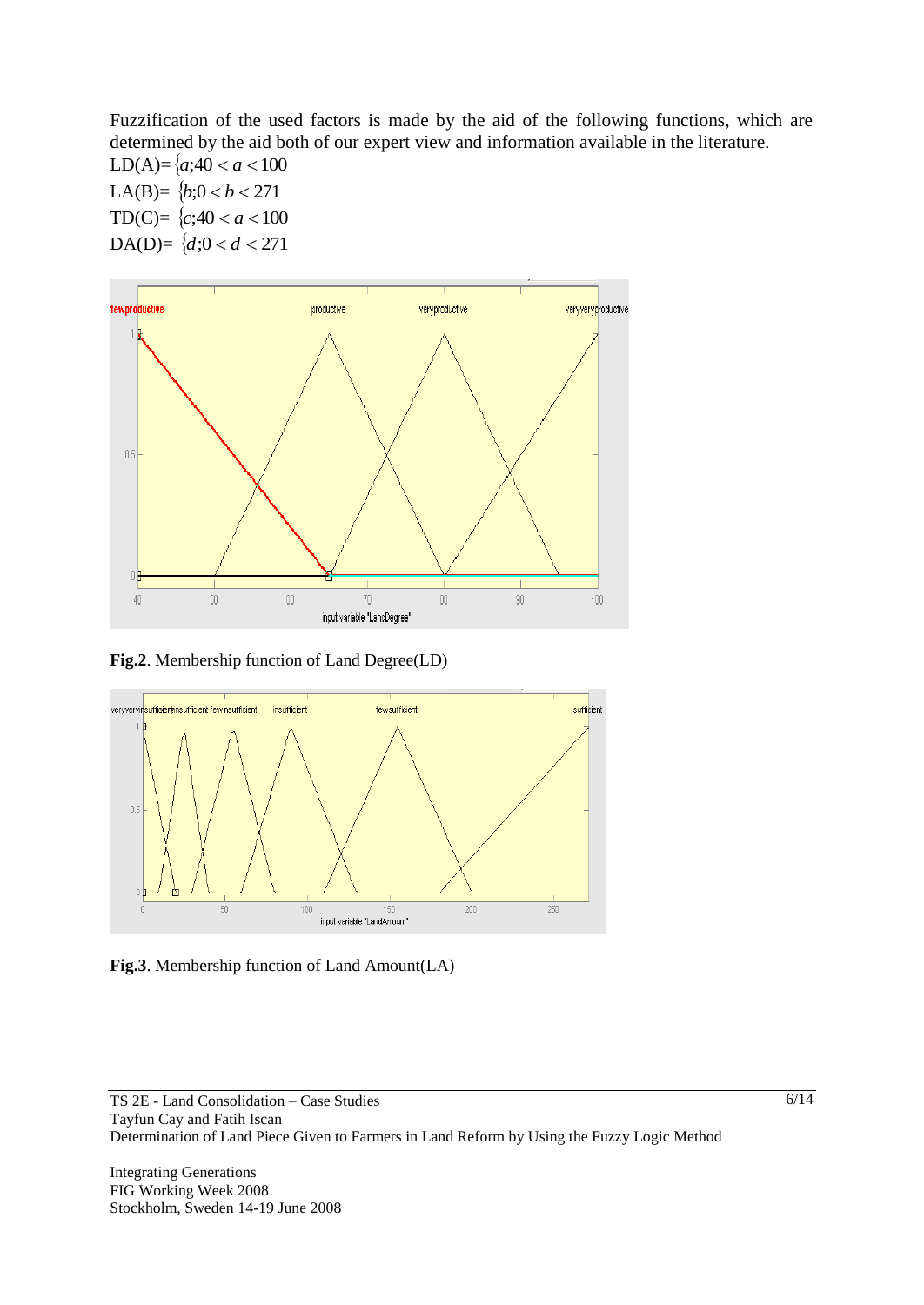





**Fig.5**. Membership function of distribution amount (DA)

The mathematical functions of each membership function, for instance, for LD linguistic expressions are given as follows.

$$
\mu_{\text{fewproductive}}(A) = \begin{cases} \frac{65 - a}{65}; 0 < a < 65\\ 0; \text{otherwise} \end{cases}
$$
\n
$$
\mu_{\text{productive}}(A) = \begin{cases} 0; & a \le 50\\ \frac{a - 50}{15}; 50 < a \le 65\\ \frac{80 - a}{15}; 65 < a < 80\\ 0; & a \ge 80 \end{cases}
$$

TS 2E - Land Consolidation – Case Studies Tayfun Cay and Fatih Iscan Determination of Land Piece Given to Farmers in Land Reform by Using the Fuzzy Logic Method

Integrating Generations FIG Working Week 2008 Stockholm, Sweden 14-19 June 2008 7/14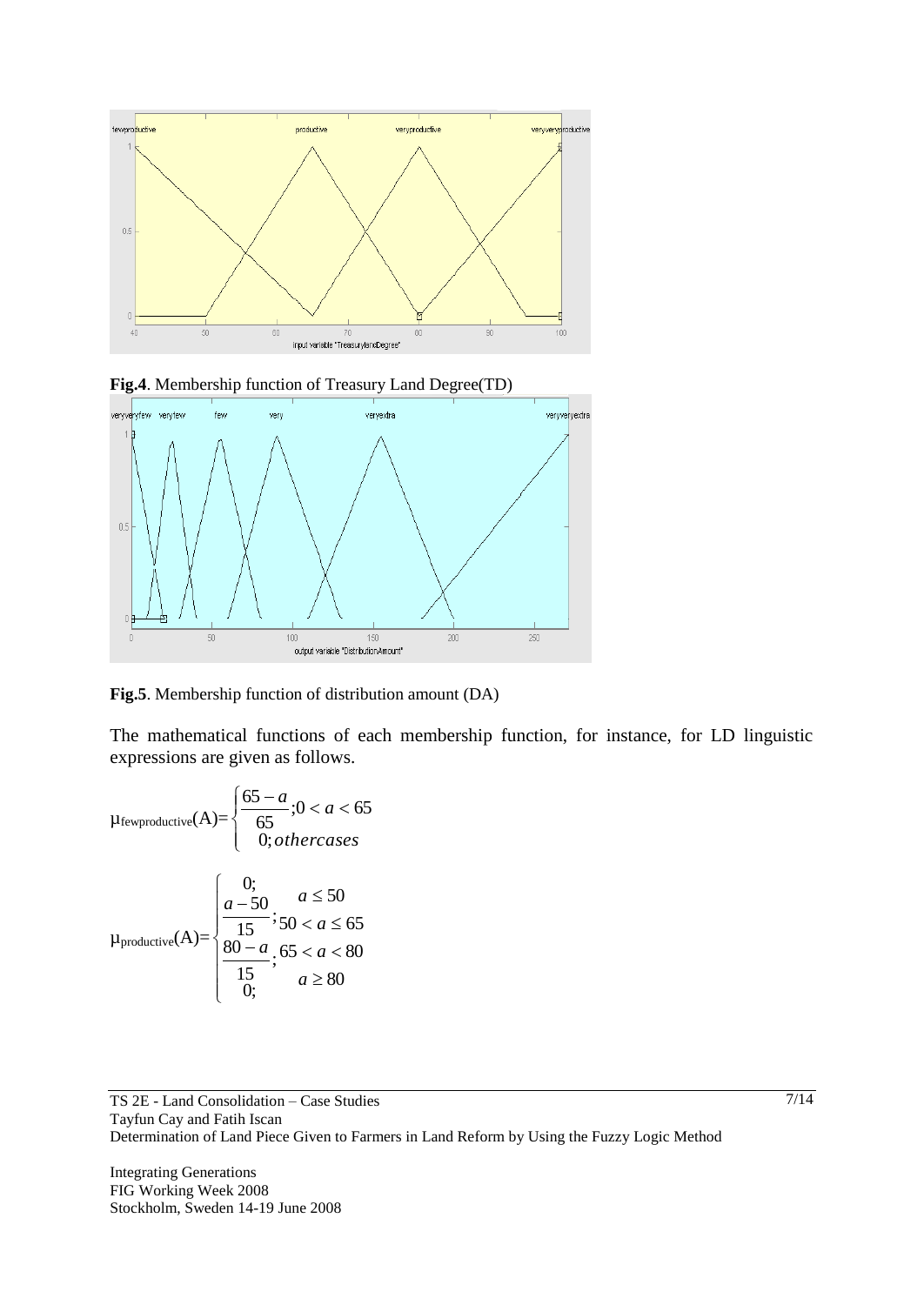$$
\mu_{\text{veryproductive}}(A) = \begin{cases} 0; & a \le 65 \\ \frac{a - 65}{15}; & 65 < a \le 80 \\ \frac{95 - a}{15}; & a \ge 95 \\ 0; & a \ge 95 \end{cases}
$$

and

 $\mu$ veryveryproductive $(A)$ =  $\overline{\mathcal{L}}$  $\vert$  $\left\{ \right.$  $\left[\frac{a-80}{\cdots}\right] \cdot 80 < a \leq$ *othercases*  $\frac{a-80}{3}$   $\cdot$  80 <  $a \le 100$ 0; ; 20 80

For the input factor TD the linguistic expressions (Few Productive, Productive, Very Productive and Very Very Productive) are determined similarly. For other input factor LA the linguistic expressions are Very Very Insufficient, Very Insufficient, Few Insufficient, Insufficient, Few Sufficient and Sufficient. For the output factor DA the linguistic expressions are Very Very Few, Very Few, Few, Very, Very Extra and Very Very Extra. For example, for LD, LA and TD the membership functions are attached the following, respectively:  $\mu_{fp}(LD)$ ={1/40+0.31/45+0.23/50+0.16/55+0.08/60+0/65}

 $\mu_p(LD)=\{0/50+0.33/55+0.67/60+1/65+0.67/70+0.33/75+0/80\}$  $\mu_{\nu p}$ (LD)={0/65+0.33/70+0.67/75+1/80+0.67/85+0.33/90+0/95}  $\mu_{\text{vvo}}(LD)$ ={0/80+0.25/85+0.5/90+0.75/95+1/100}

 $\mu_{\text{vvi}}(LA) = \{1/0+0.5/10+0/20\}$  $\mu_{\text{vi}}(LA) = \{0/10+0.67/20+1/25+0.33/30+0/40\}$  $\mu_{fi}(LA)$ ={0/30+0.4/40+0.8/50+1/55+0.2/60+0.6/70+0/80 }  $\mu$ <sub>i</sub>(LA)={0/60+0.33/70+0.67/80+1/90+0.25/100+0.5/110+0.75/120+0/130}  $\mu_{fs}(LA)$ ={0/110+0.22/120+0.44/130+0.67/140+0.89/150+1/155+0.11/160+0.33/170+0.56/18  $0+0.78/190+0/200$  $\mu_s(LA) = \{0/180+0.22/200+0.44/220+0.66/240+0.88/260+1/271\}$  $\mu_{\text{fp}}(TD)$ ={1/40+0.31/45+0.23/50+0.16/55+0.08/60+0/65}  $\mu_p(TD)=\{0/50+0.33/55+0.67/60+1/65+0.67/70+0.33/75+0/80\}$  $\mu_{\nu p}(TD)$ ={0/65+0.33/70+0.67/75+1/80+0.67/85+0.33/90+0/95}  $\mu_{\text{vvo}}(TD)$ ={0/80+0.25/85+0.5/90+0.75/95+1/100}

### **2.2. Rule Base**

A convenient rule base is necessary to run the fuzzy model. Although in total 96 rules are formed, but parts of the developed fuzzy rules are shown in the Table 3. It is important that the rules are not completely written for all possibility cases, because implausible ones are not considered at all. Figures 6 and 7 present relationships between input, land amount of farmer, degree of land, and distribution amounts.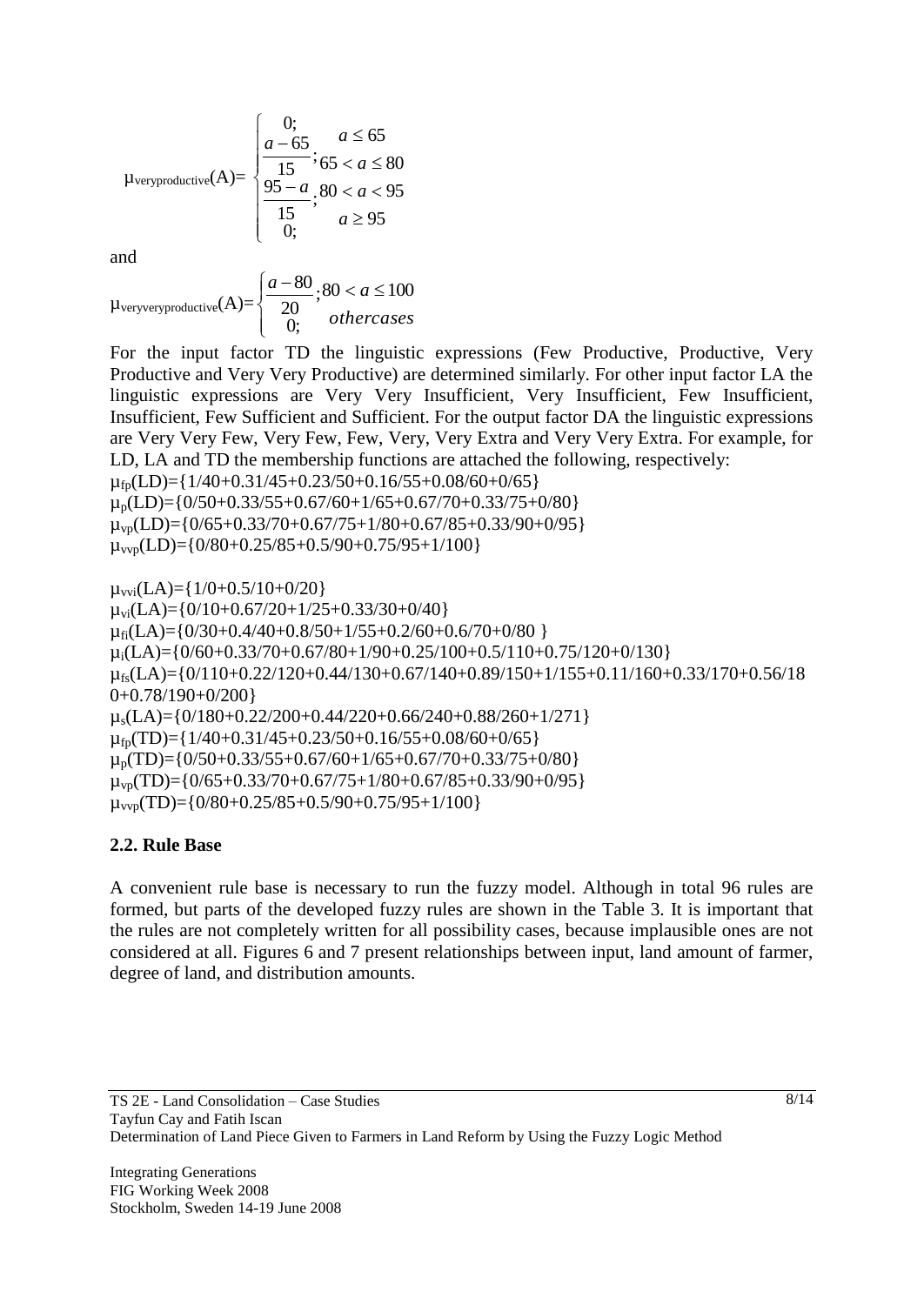### **Table 3**.Fuzzy Rules

| Rule<br>N <sub>O</sub> | D                                                                            | LA | TD                                                 | DA        |
|------------------------|------------------------------------------------------------------------------|----|----------------------------------------------------|-----------|
| Rule1                  | fewproductive                                                                |    | veryveryinsufficient few productive veryvery extra |           |
| Rule2                  | fewproductive                                                                |    | veryveryinsufficientproductive veryveryextra       |           |
| Rule3                  | fewproductive                                                                |    | veryveryinsufficientveryproductiveveryextra        |           |
| .                      |                                                                              |    |                                                    |           |
|                        | Rule21 productive                                                            |    | veryveryinsufficientfewproductive veryveryextra    |           |
|                        | Rule22 productive                                                            |    | veryveryinsufficientproductive veryextra           |           |
|                        | Rule23 productive                                                            |    | veryveryinsufficientveryproductiveveryextra        |           |
|                        |                                                                              |    |                                                    |           |
|                        | Rule41 veryproductive                                                        |    | veryveryinsufficientfewproductive veryveryextra    |           |
|                        | Rule42 very productive                                                       |    | veryveryinsufficientproductive veryextra           |           |
|                        | Rule43 veryproductive                                                        |    | veryveryinsufficientveryproductiveveryextra        |           |
|                        |                                                                              |    |                                                    |           |
|                        | Rule61 veryveryproductive veryveryinsufficient few productive veryvery extra |    |                                                    |           |
|                        | Rule62 very very productive very very insufficient productive                |    |                                                    | veryextra |

Rule63 veryveryproductiveveryveryinsufficientveryproductiveveryextra

### **………**



**Fig.6.**Relationship between inputs and DA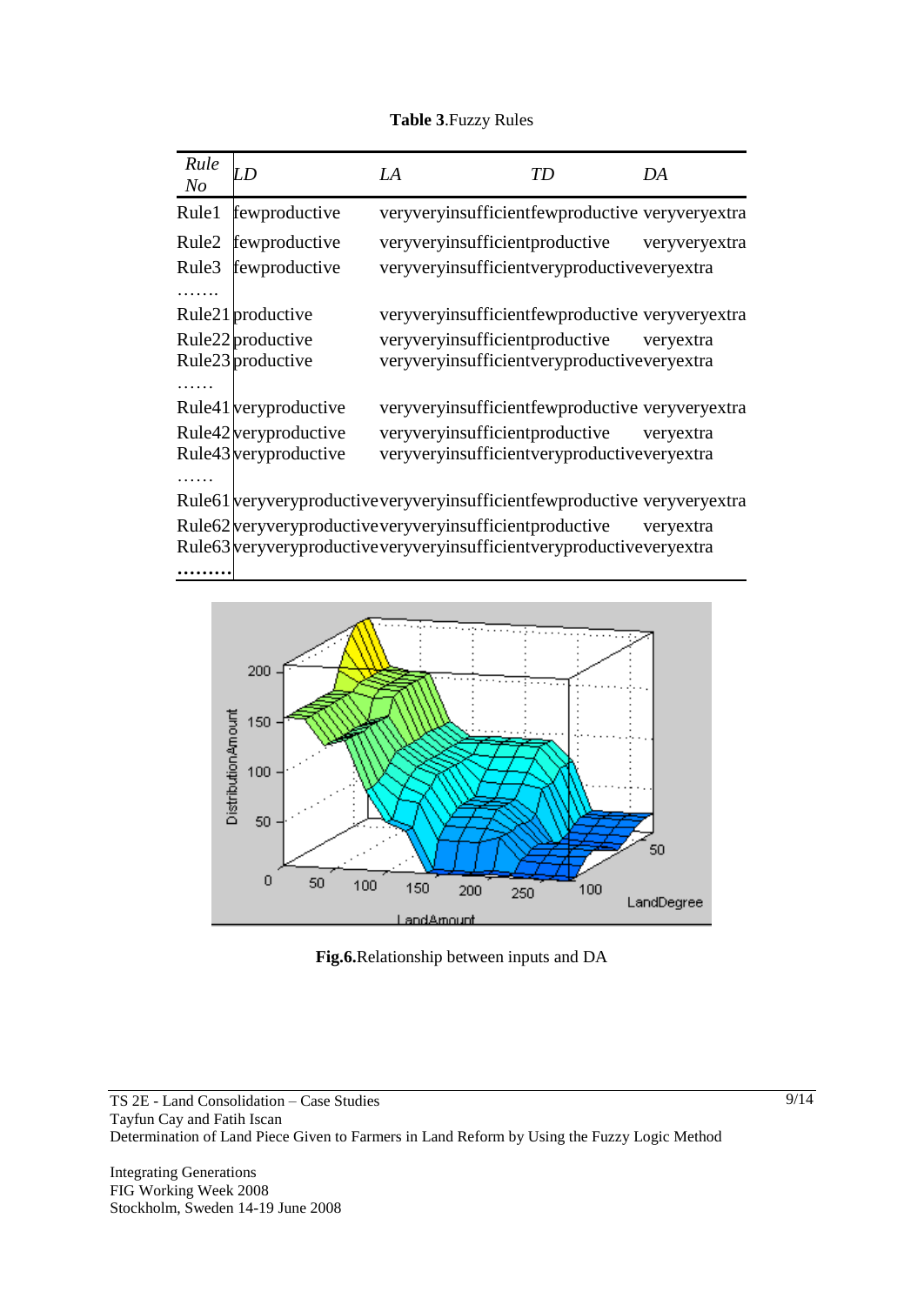

**Fig.7.**Relationship between inputs and DA

Just for the sake of argument it is illuminating to explain, For example, Rule 1, Rule 21 and Rule 41 as follows:

Rule1:IF LD=fewproductive and LA= veryveryinsufficient and TD= fewproductive, then DA= veryveryextra, i.e. if the farmer's LD is fewproductive and farmer's LA is veryveryinsufficient and treasury land degree (land degree which are given farmers) is fewproductive, THEN Distribution amount (land amount which are given farmers) is veryveryextra.

Rule 21: IF LD= productive and LA= veryveryinsufficient and TD= fewproductive, then DA= veryveryextra, i.e. if the farmer"s LD is productive and farmer"s LA is veryveryinsufficient and treasury land degree (land degree which are given farmers) is fewproductive, THEN Distribution amount (land amount which are given farmers) is veryveryextra.

Rule 41:IF LD=veryproductive and LA= veryveryinsufficient and TD= fewproductive, then DA= veryveryextra, i.e. if the farmer's LD is fewproductive and farmer's LA is veryveryinsufficient and treasury land degree (land degree which are given farmers) is fewproductive, THEN Distribution amount (land amount which are given farmers) is veryveryextraextra.

## **2.3. Defuzzification**

At this stage, truth degrees  $(\alpha)$  of the rules are determined for the each rule by aid of the min. and then by taking max. between working rules. For example, for LD=80 unit, LA=73 da, TD=80 unit, the rules 51 and 91 will be fired with the following results:

 $\alpha_{51}$  = min(productive LD, veryinsufficient LA, veryproductive) = min(1, 0.43, 1) = 0.43.

 $\alpha_{91} = \text{min}(\text{productive LD}, \text{insufficient LA}, \text{veryproductive}) = \text{min}(1, 0.28, 1) = 0.28.$ 

From Mamdani max-min inference it is possible to obtain the membership function of the constructed system as  $max(\alpha_{51}, \alpha_{91})=0.43$ , which means Very DA. Consequently, one can calculate the crisp output. For instance, the crisp value of the DA is calculated by the method centroid defuzzifier by the following formula as,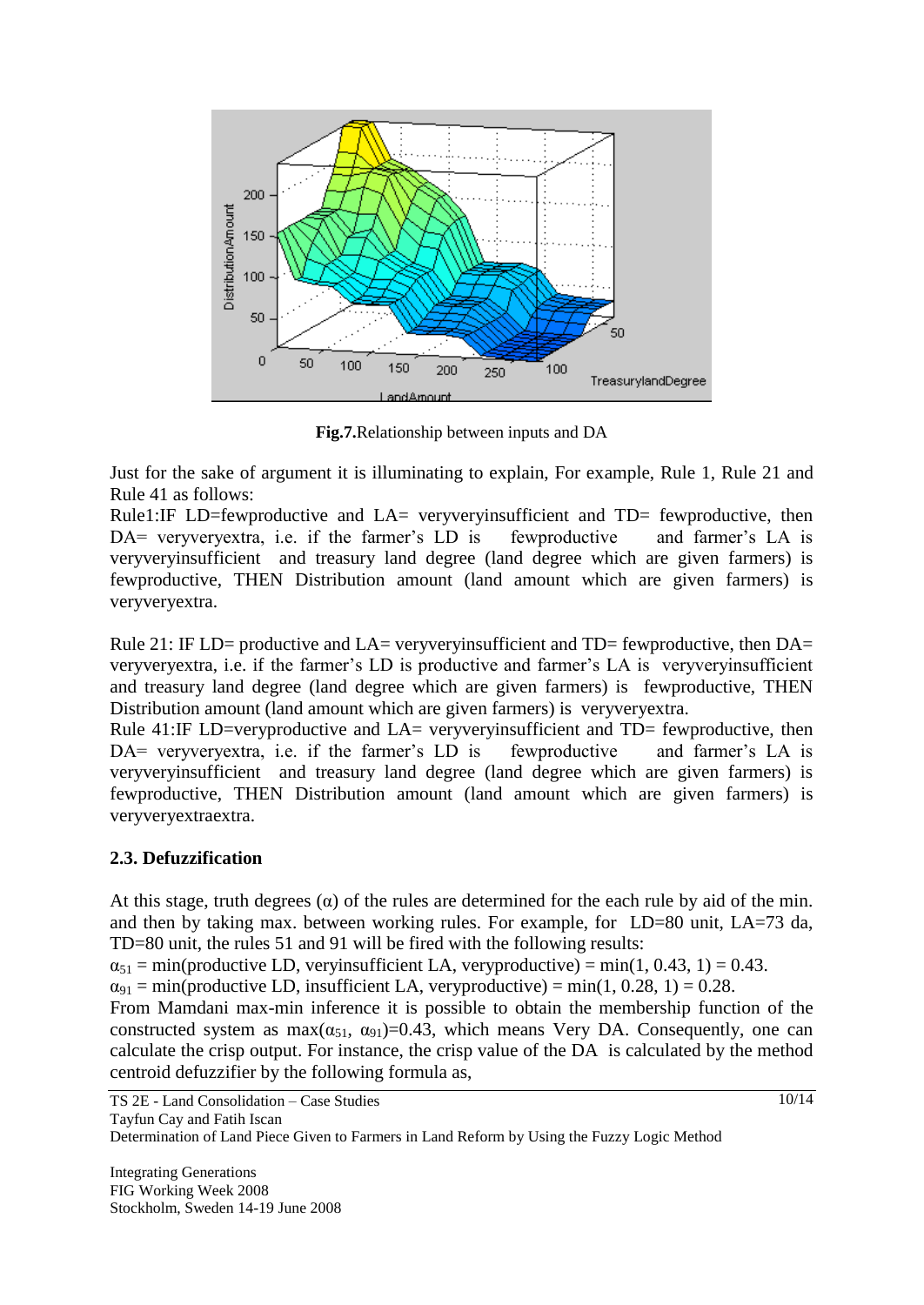$$
z^* = \frac{\int u_c(z).zdz}{\int u_c(z)dz}
$$

As also seen from the Fig. 8, the value of DA= 94. This means that the land amount, which is given to farmers (distribution amount) is 94.



**Fig.8**. Calculation of the value DA for the values LD= 80 unit, LD= 73 da and TD= 80 unit.

## **3. DISCUSSION AND CONCLUSION**

The methodology developed in this paper is applied the first time to land amount distribution to farmers with fuzzy logic and system approach. The results of the developed Fuzzy Logic Model (FLM) are compared with the results of the traditional methodology as shown in Table 4. It is possible to conclude from this table that the finding land amount given to farmers by FLM abides closely with the data, which is the traditional way of distribution of the land amount. For this purpose the linguistic variables are considered as six fuzzy sets. If one selects more fuzzy sets for the linguistic variables, then the results can be closer to the traditional values, hence a very suitable model is obtained for land amount distribution to the farmers. The study also shows that LA is an important factor in finding land amount, and few LA cause increase in the DA. This system is rapid, equitable and correct than traditional methods, has also a high reliability. In additional to that its accuracy is controlled by line with  $45<sup>0</sup>$  as the plot of fuzzy system solution versus the traditional data values as shown in Figure 9.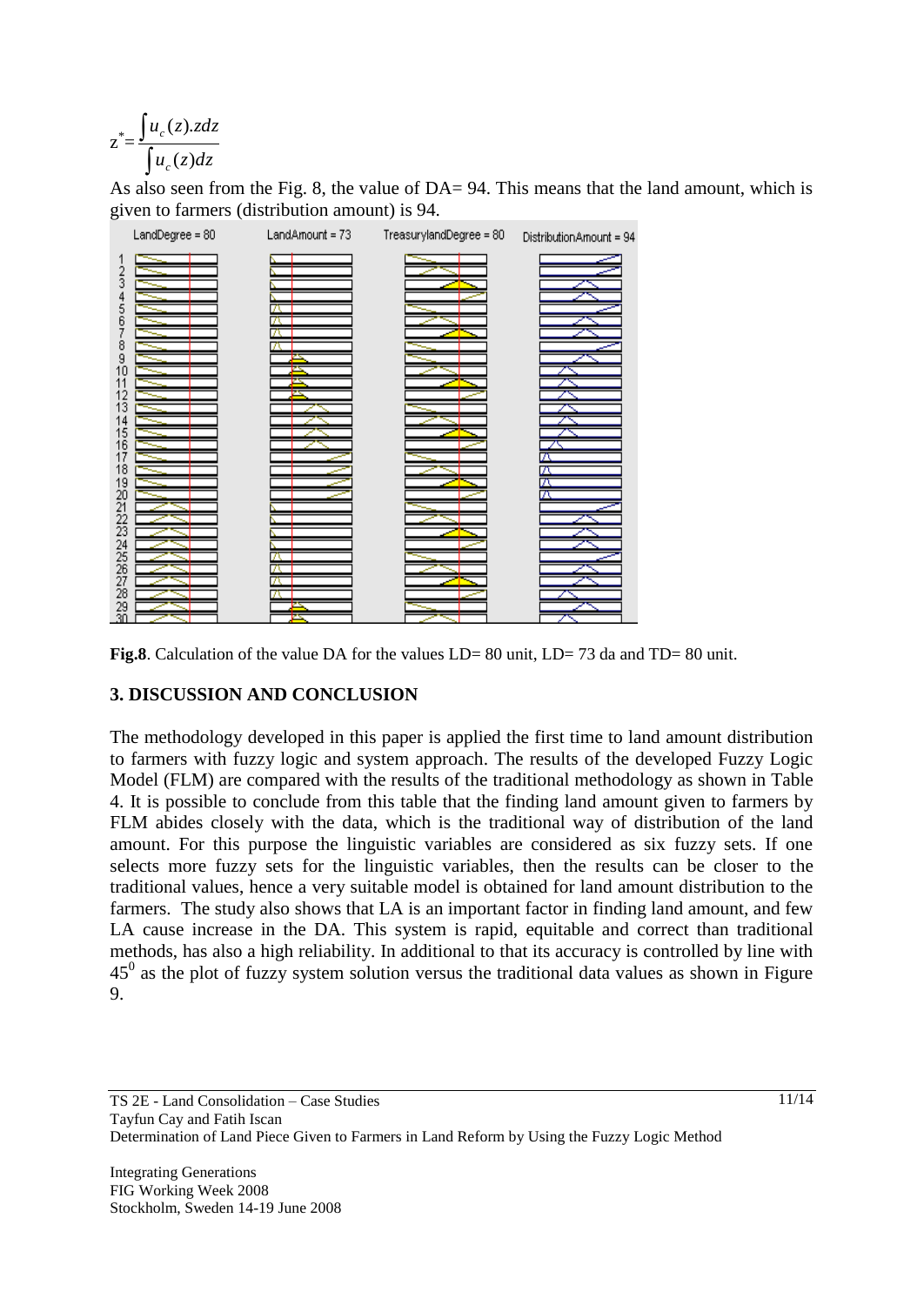| LD | LA             | <b>TD</b> | <b>Traditional Method</b> | <b>Fuzzy</b> Logic Method |
|----|----------------|-----------|---------------------------|---------------------------|
| 60 | 10             | 60        | 182                       | 179                       |
| 60 | 20             | 60        | 178                       | 177                       |
| 90 | 50             | 90        | 86                        | 94                        |
| 80 | 70             | 80        | 87                        | 94                        |
| 80 | 20             | 60        | 167                       | 177                       |
|    | $\overline{0}$ | 80        | 157                       | 155                       |
| 42 | 100            | 90        | 86                        | 94                        |
| 90 | 30             | 70        | 150                       | 155                       |
| 50 | 100            | 80        | 99                        | 94                        |
| 80 | 50             | 70        | 131                       | 135                       |
| 70 | 80             | 80        | 91                        | 94                        |
| 45 | 100            | 80        | 99                        | 94                        |





Fig.9. Accuracy of Fuzzy Logic Model by Line with  $45^{\circ}$ 

This paper describes a design of fuzzy system model for determination of land amount given to farmers, which can be used easily by operator of land reform. This system can be developed further with increasing the knowledge rules from one side and with the increase in the number of linguistic variables on the other side.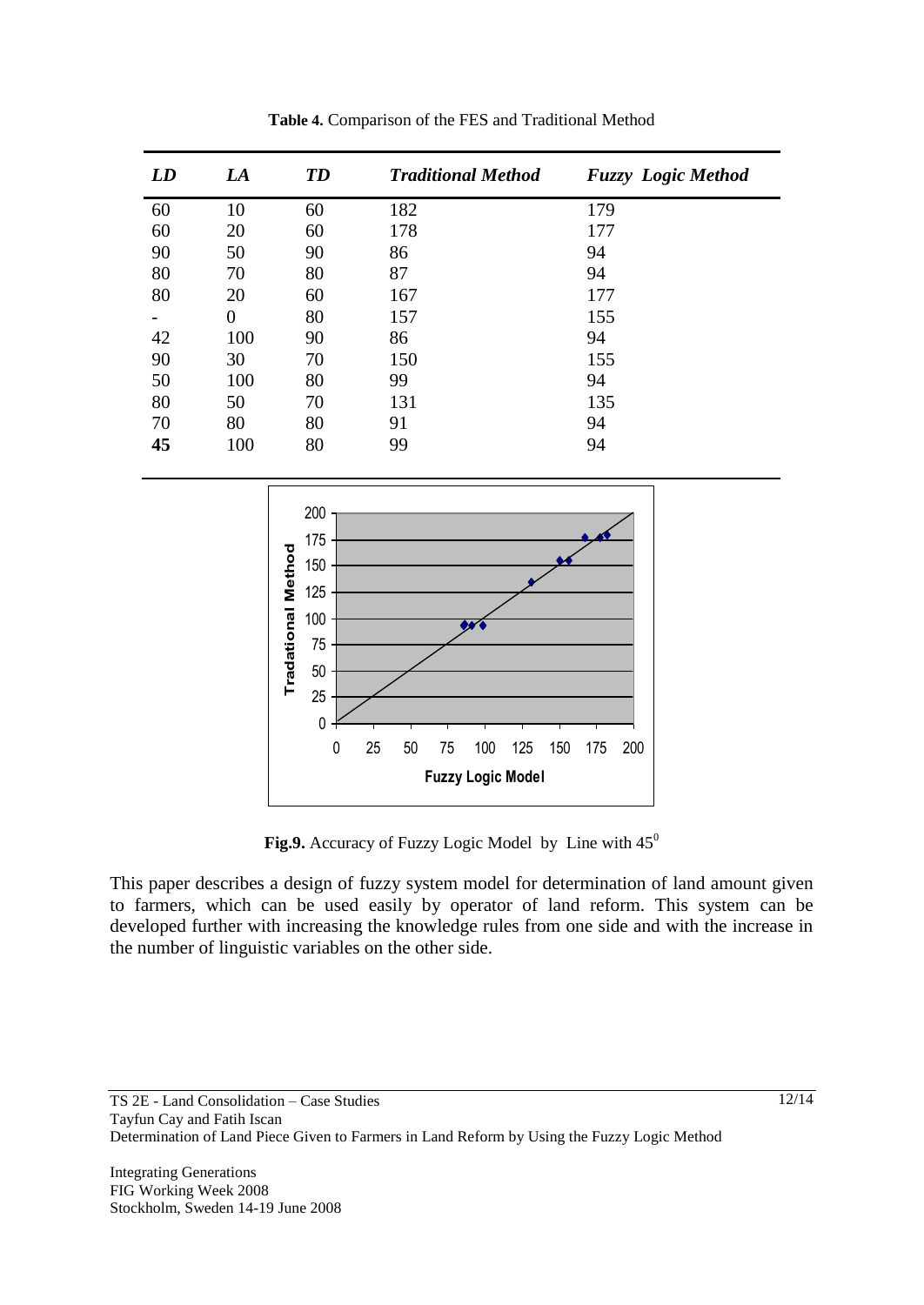### **REFERENCES**

A. Kandel, Ed., *Fuzzy Expert Systems*. Boca Raton, FL: CRC Press, 1991.

- Daniel Ramot, Menahem Friedman, Gideon Langholz, and Abraham Kandel*,* Complex Fuzzy Logic, *IEEE Transactions On Fuzzy Systems*, Vol. 11, No. 4, August (2003).
- Demir, H., Gur M. and Cagdas V., Land Consolidation, Valuation and Cadastre, *FIG XXII International Congress*, April 19-26 2002. Washington, D.C. USA
- Gur, M. and Demirel, Z., Development in Rural Land Arrangement and Legal Regulations in Turkey, *FIG XXII International Congress,* April 19-26 2002, Washington,D.C.USA.
- Griffin, K., Khan, A.R. and Lckowitz, A., Poverty and distribution of land. *Journal of Agrarian Change* 2, 279–330.(2002).
- J. Maiers and Y. S. Sherif, "Applications of fuzzy set theory," *IEEE Trans. Syst., Man, Cybern.*, vol. SMC-15, pp. 175–189, 1985.
- J. M. Mendel, "Fuzzy logic systems for engineering: A tutorial," *Proc. IEEE*, vol. 83, pp. 345–377, Mar. (1995).
- M. Sugeno and G. K. Park, "An approach to linguistic instruction based learning," *Int. J. Uncertainty, Fuzziness, Knowledge Syst.*, vol. 1, no. 1, pp. 19–56, 1993.
- Sakawa, M., Fuzzy Sets and Interactive Multi-objective Optimisation, Plenum Press, New York, 1993.
- Saturnino M., and Borras, Jr., Redistributive land reform in "public" (forest) lands? Lessons from the Philippines and their implications for land reform theory and practice, *Progress in Development Studies 6*, 2 pp. 123–145, (2006).

Takka, S.,*Land Consolidation, Culturetechnic* Publishing, Ankara, (1993).

Zekai, Sen, 2004: Fuzzy logic and system models in water sciences, Turkish Water Foundation, Istanbul

### **CONTACTS**

Assis. Prof. Dr.Tayfun Cay University of Selcuk Faculty of Engineering –Architecture Department of Geodesy and Photogrammetry 42075 Konya **TURKEY** Tel. +90 332 223 19 44 Fax +90 332 241 06 35 Email:tcay@selcuk.edu.tr

Integrating Generations FIG Working Week 2008 Stockholm, Sweden 14-19 June 2008